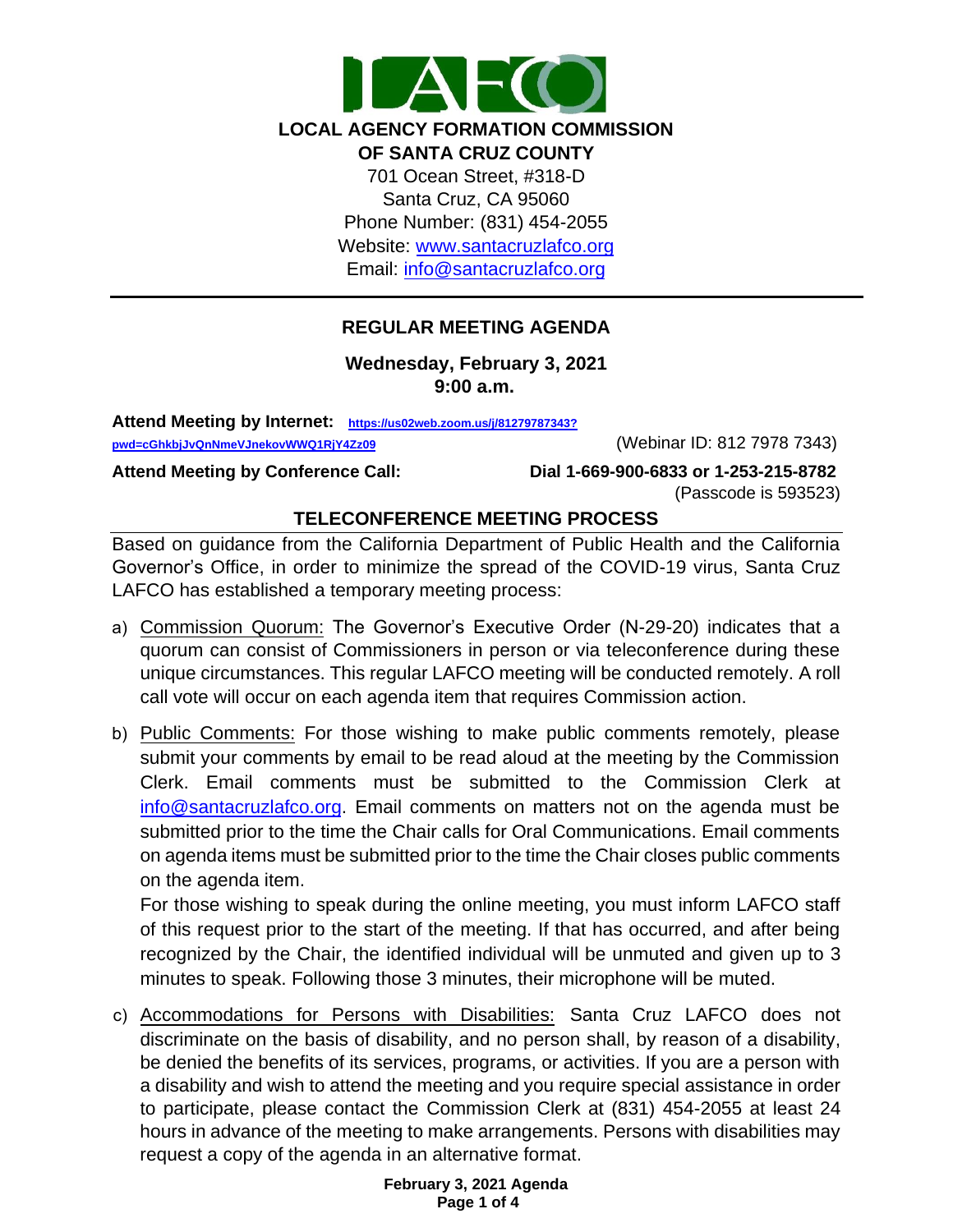## **1. ROLL CALL**

# **2. EXECUTIVE OFFICER'S MESSAGE**

The Executive Officer may make brief announcements in the form of a written report or verbal update, and may not require Commission action.

## **a. Remote Meeting Protocol**

The Commission will receive an update on the ongoing remote meeting process. Recommended Action: No action required; Informational item only.

# **b. Welcome Recently Appointed County Representatives**

The Commission will welcome Supervisors Coonerty, Friend, and Koenig as the regular and alternate county representatives on LAFCO.

Recommended Action: No action required; Informational item only.

# **3. [ADOPTION OF MINUTES](https://www.santacruzlafco.org/wp-content/uploads/2021/01/3.0-January-2021-Draft-Minutes.pdf)**

The Commission will consider approving the minutes from the January 6, 2021 Regular LAFCO Meeting.

Recommended Action: Approve the minutes as presented with any desired changes.

# **4. ORAL COMMUNICATIONS**

This is an opportunity for members of the public to address the Commission on items not on the agenda, provided that the subject matter is within the jurisdiction of the Commission and that no action may be taken on an off-agenda item(s) unless authorized by law.

# **5. PUBLIC HEARINGS**

Public hearing items require expanded public notification per provisions in State law, directives of the Commission, or are those voluntarily placed by the Executive Officer to facilitate broader discussion.

# **a. ["Central & Aptos/La Selva Fire Consolidation" –](https://www.santacruzlafco.org/wp-content/uploads/2021/01/5a.0-Protest-Results-Staff-Report.pdf) Protest Results**

The Commission will consider certifying the results of the protest proceeding held during December 4 to January 6.

Recommended Action: Adopt the draft minutes from the January 6, 2021 Protest Hearing and draft resolution (No. 2021-02) certifying the protest period results.

# **b. ["Blakeridge Lane/Blake Avenue Extraterritorial Service Agreement"](https://www.santacruzlafco.org/wp-content/uploads/2021/01/5b.0-Extraterritorial-Serv-Agreement-Staff-Report.pdf)**

The Commission will consider the extraterritorial service request to receive water service from the City of Watsonville under Government Code Section 56133. Recommended Action: Adopt the draft resolution (No. 2021-03) approving the extraterritorial service agreement involving the City of Watsonville.

# **c. ["County Service Area 60](https://www.santacruzlafco.org/wp-content/uploads/2021/01/5c.0-CSA-60-Dissolution-Staff-Report.pdf) Dissolution"**

The Commission will consider the mandatory dissolution of CSA 60 in accordance with Government Code Section 56036.

Recommended Action: Adopt the draft resolution (No. 2021-04) approving the dissolution of CSA 60 as an inactive special district.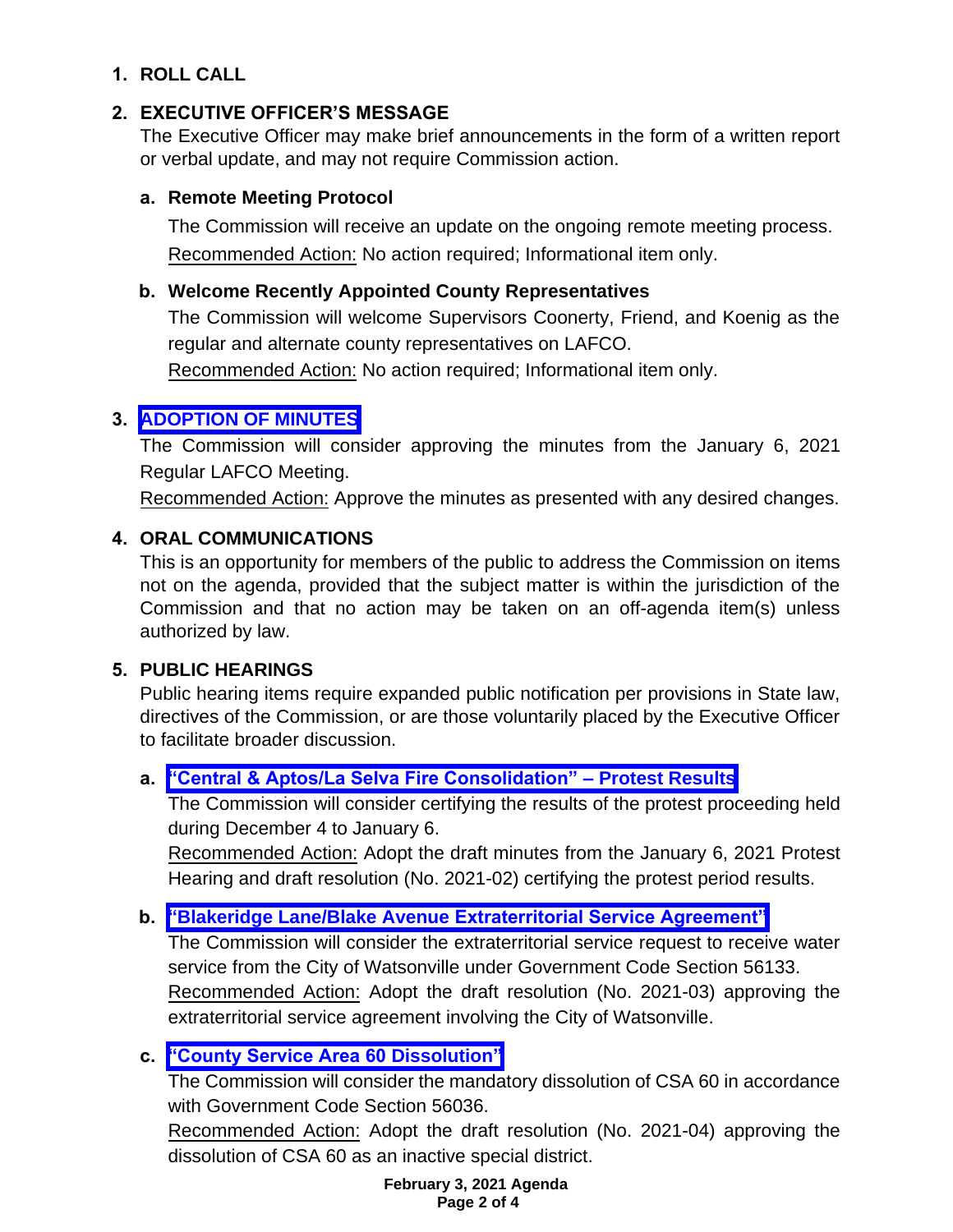## **6. OTHER BUSINESS**

Other business items involve administrative, budgetary, legislative, or personnel matters and may or may not be subject to public hearings.

## **a. UCSC Long [Range Development Plan –](https://www.santacruzlafco.org/wp-content/uploads/2021/01/6a.0-UCSC-Comment-Letter-Staff-Report.pdf) Draft EIR Comment Letter**

The Commission will consider the draft comment letter regarding the University's environmental review towards its proposed development plan. Recommended Action: Discuss and approve the proposed comment letter.

### **b. [Comprehensive Quarterly Report –](https://www.santacruzlafco.org/wp-content/uploads/2021/01/6b.0-Comp-Quarterly-Update-Staff-Report.pdf) Second Quarter (FY 2020-21)**

The Commission will receive an update on active proposals, upcoming service reviews, the Commission's adopted budget, and other staff activities. Recommended Action: No action required; Informational item only.

## **c. [Fire Consolidation Update \(LAFCO Project No. DC 20-02\)](https://www.santacruzlafco.org/wp-content/uploads/2021/01/6c.0-Consolidation-Update-Staff-Report.pdf)**

The Commission will receive an update on the recently approved fire consolidation. Recommended Action: No action required; Informational item only.

### **7. WRITTEN CORRESPONDENCE**

LAFCO staff receives written correspondence and other materials on occasion that may or may not be related to a specific agenda item. Any correspondence presented to the Commission will also be made available to the general public. Any written correspondence distributed to the Commission less than 72 hours prior to the meeting will be made available for inspection at the hearing and posted on LAFCO's website.

## **a. [Letters from CALAFCO and the County of Santa Cruz](https://www.santacruzlafco.org/wp-content/uploads/2021/01/7a.0-Written-Correspondence-Staff-Report.pdf)**

The Commission will review two letters regarding CALAFCO's event calendar and the recent vacancy on the Santa Cruz County Consolidated Redevelopment Successor Agency Oversight Board.

Recommended Action: No action required; Informational item only.

### **8. PRESS ARTICLES**

LAFCO staff monitors newspapers, publications, and other media outlets for any news affecting local cities, districts, and communities in Santa Cruz County. Articles are presented to the Commission on a periodic basis.

### **a. [Press Articles during the Months of December and January](https://www.santacruzlafco.org/wp-content/uploads/2021/01/8a.0-Press-Articles-Staff-Report.pdf)**

The Commission will receive an update on recent LAFCO-related news occurring around the county and throughout California.

Recommended Action: No action required; Informational item only.

## **9. COMMISSIONERS' BUSINESS**

This is an opportunity for Commissioners to comment briefly on issues not listed on the agenda, provided that the subject matter is within the jurisdiction of the Commission. No discussion or action may occur or be taken, except to place the item on a future agency if approved by Commission majority. The public may address the Commission on these informational matters.